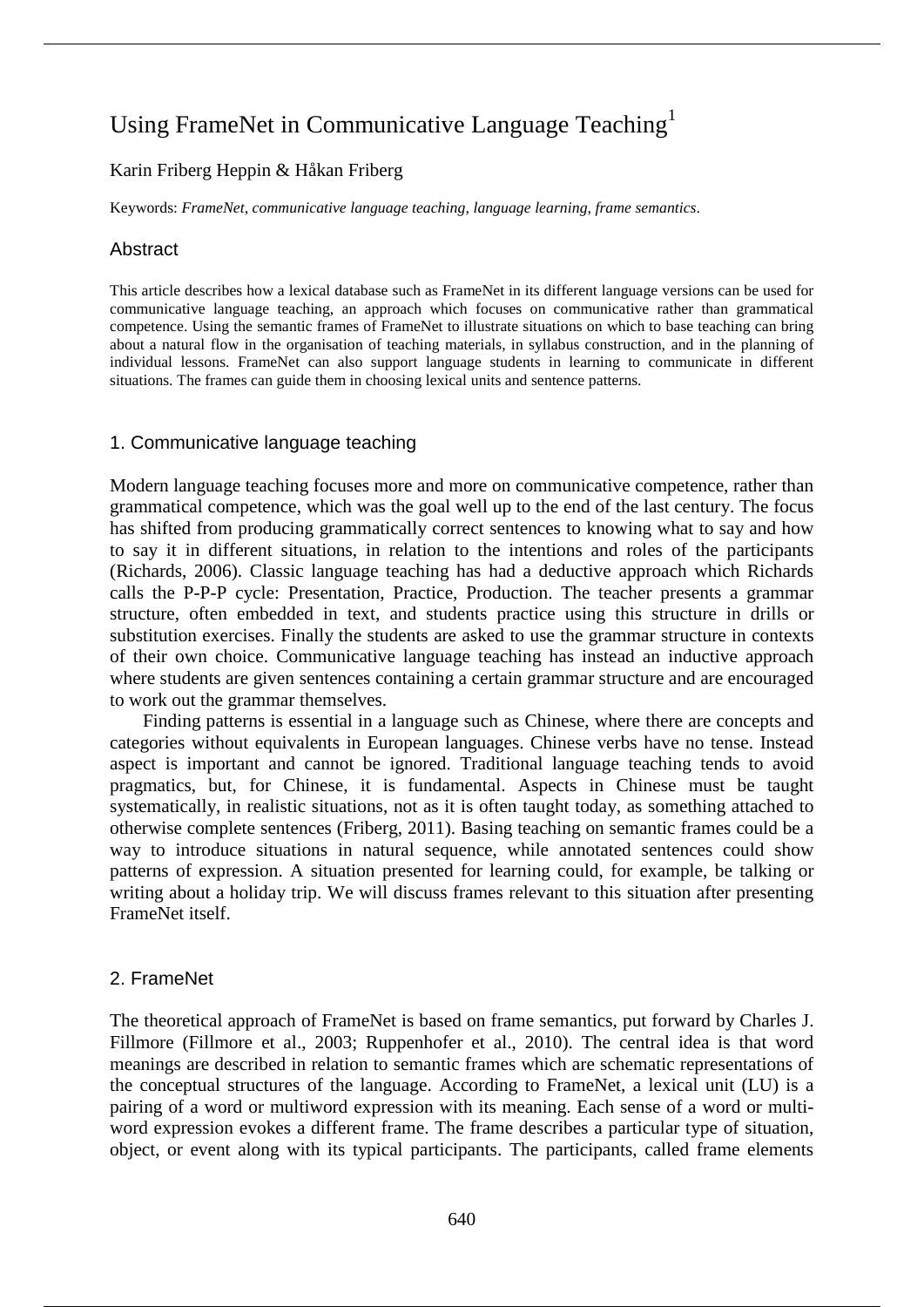(FEs), are described in terms of semantic roles. The frame elements are divided into two main categories, core and non-core elements.

A core FE instantiates a conceptionally necessary component of a frame. In a sense the core elements defines the frame, differentiating it from others. A core element is not always explicitly present in a sentence evoking the frame, but it must be understood in the context. An exception is when a number of core elements make up a core set. In a core set, only one of the elements of the set has to be present (Ruppenhofer et al., 2010). Examples of this are in the Drop in on and Temporary stay frames, where HOST on one part and HOST\_LOCATION or LOCATION on the other make up core sets.

#### 3. FrameNet across languages

As FrameNet is not based on either syntax or lexical units, but instead on semantic units or concepts, the FrameNet model can also be used for other languages than English. FrameNet creators for other languages can and have started out by using the English frames, reusing the frame descriptions and frame relations but not the lexical units. Reusing the English frames not only saves a considerable amount of time and effort, but it also opens possibilities to use FrameNet in cross-lingual applications such as machine translation and also for language teaching.

The frames of FrameNet are abstract conceptual structures. The structures are populated by lexical units and annotated sentences containing these lexical units. The concepts behind the frames are to a certain degree language independent, while the lexical units and the annotated sentences and their syntax are highly language dependent. It is this duality that makes cross-language use of FrameNet so valuable. Linking frames of different languages brings forth concept equivalents, and studying corresponding frames closer illustrates the differences. FrameNet provides a model for describing cross-lingual similarities and differences in the interdependence of the conceptual frames and the language specific lexical units and syntax of the annotated sentences (Lönneker-Rodman et al., 2009).

#### 4. The resources

The English version of FrameNet (https://framenet.icsi.berkeley.edu/fndrupal/) is elaborated by the Berkeley research group. It contains more than 10,000 lexical units and 1,000 related frames, exemplified in more than 170,000 sentences. The Swedish FrameNet (http://spraakbanken.gu.se/eng/swefn) is a lexical resource under development (Borin, 2010, Borin et al., 2010, Borin et al., 2009). As of March 2011 it contains 561 frames and nearly 19,000 lexical units and 3,300 annotated sentences.

The Chinese FrameNet contains 309 frames and 3,151, lexical units (R. Li, personal communication), and more than 18,300 annotated sentences according to the Berkeley FrameNet web site. The frames of the Chinese FrameNet are based on the English frames as far as the languages contain similar concepts, but when needed frames, frame elements, and of course lexical units are adjusted to the Chinese language. (R. Li, personal communiation)

According to the Berkeley FrameNet web site there are FrameNets of various sizes in German, Spanish, Japanese, and Brazilian Portuguese.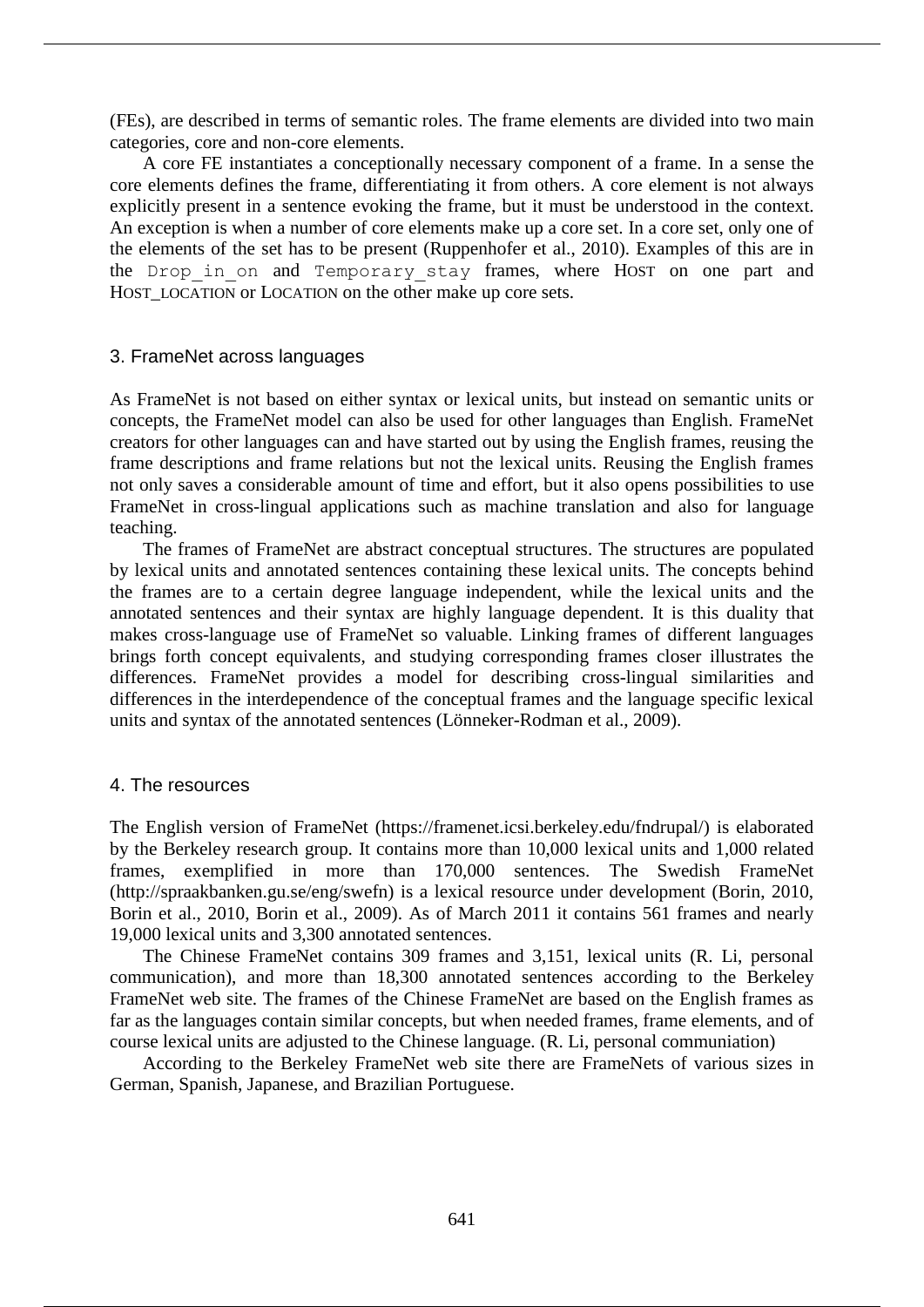## 5. The frames

During the first year of learning a language it is common to engage in discussions of journeys and visits. We have therefore chosen to look at seven frames which could be used in a typical language learning situation at elementary level: Departing, Quitting a place, Setting out, Arriving, Visiting, Drop in on, and Temporary stay. The descriptions of the frames are found in table 1.

| <b>Table 1.</b> The frames discussed, all referring to some part of the situation of leaving one |
|--------------------------------------------------------------------------------------------------|
| location and ending up or staying in another.                                                    |

| <b>Frame</b>   | <b>Frame description</b>                                                    |
|----------------|-----------------------------------------------------------------------------|
| Departing      | An object (the THEME) moves away from a SOURCE. The SOURCE may be           |
|                | expressed or it may be understood from context, but its existence is always |
|                | implied by the departing word itself.                                       |
| Quitting a     | A SELF_MOVER leaves an initial SOURCE location. The PATH by which           |
| place          | the SELF_MOVER departs, and the INTENDED_GOAL of the DIRECTION              |
|                | may also be mentioned. In many words which evoke this frame, there is an    |
|                | additional implication that the SELF_MOVER is discontented with the         |
|                | <b>SOURCE</b> location.                                                     |
| Setting out    | A SELF_MOVER begins a journey at a SOURCE location, in a particular         |
|                | DIRECTION generally setting out with an INTENDED_GOAL in mind.              |
| Arriving       | An object THEME moves in the direction of a GOAL. The GOAL may be           |
|                | expressed or it may be understood from context, but it is always implied by |
|                | the verb itself.                                                            |
| Visiting       | An AGENT matches location with an ENTITY in order to fulfill some           |
|                | PURPOSE. Quite often, the PURPOSE is social- or entertainment-oriented.     |
| Drop in on     | A VISITOR arrives at the HOST_LOCATION as a guest of the HOST, for the      |
|                | purpose of achieving a PURPOSE. The PURPOSE is often social in nature,      |
|                | i.e., the visit itself constitutes a goal.                                  |
| Temporary stay | A GUEST stays for a time at a LOCATION, which is not his or her permanent   |
|                | residence, for some DURATION. The LOCATION is often the permanent           |
|                | residence of a HOST.                                                        |

For a language such as Chinese the frames listed above would not be sufficient. Movement verbs are categorized, not only relative to the source or goal of the movement, but also relative the location of the speaker, for example the verbs *lái* 'moving in the direction towards the location of the speaker' and *qù* 'moving toward a location other than that of the speaker'. These concepts do not have frames in the Berkeley FrameNet. A complete FrameNet adapted to Chinese must contain such frames.

The Chinese FrameNet has created a frame corresponding to the English frame Arriving, but not yet for Departing and Visiting. (Ru Li, personal communiation)

#### 6. The core and non-core elements

The seven chosen frames all refer to some part of the situation of leaving one location and ending up or staying in another, but they differ with respect to the defining core elements. Departing and Arriving refrain from making a standpoint for the animacy of the mover. The mover may be a vehicle, object, or human being. The corresponding FE is THEME. Both frames have one other core element: SOURCE and GOAL respectively. Departing focuses on the THEME leaving a SOURCE while Arriving focuses on the THEME reaching a GOAL.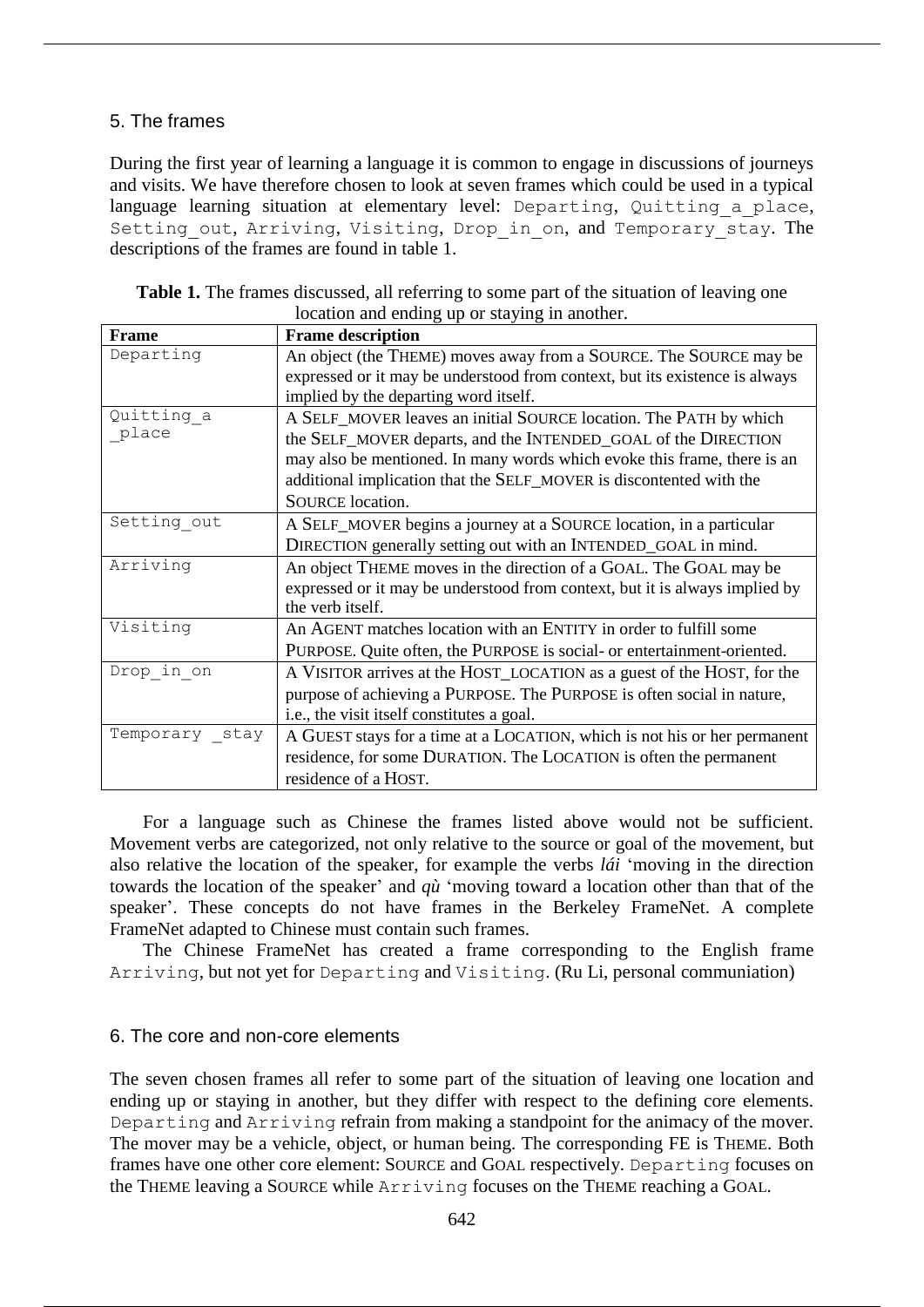In the frames Quitting a place and Setting out the mover is represented by the core element SELF MOVER, an entity moving under its own power. The frame descriptions state that the SELF MOVER generally has an INTENDED GOAL, in Quitting a place the mover is further described as discontented with the source, all of the above implying animacy. The AGENT of the Visiting frame is described as sentient, therefore animate, but there is no focus on moving. The frame simply describes the AGENT as being in the same location as the ENTITY it visits. The ENTITY can be animate, but also, for example, a museum or a web site. The purpose of the visit is the AGENT seeing the ENTITY.

The Drop in on frame explicitly describes a host-visitor situation where the HOST is a person letting the VISITOR into his or her territory. HOST is in a core set with HOST\_LOCATION. Even when the latter is used the focus is on the HOST.

| <u>atemptical competities three era internet medicinal metrics and internet enternet enterne existing</u> |               |                   |              |                     |                 |                 |
|-----------------------------------------------------------------------------------------------------------|---------------|-------------------|--------------|---------------------|-----------------|-----------------|
| Departing                                                                                                 | Quitting      | Setting           |              | Arriving   Visiting | Drop            | Temporary       |
|                                                                                                           | a place       | out               |              |                     | in on           | stay            |
| <b>THEME</b>                                                                                              | SELF_MOVER    | <b>SELF-MOVER</b> | <b>THEME</b> | <b>AGENT</b>        | <b>VISITOR</b>  | <b>GUEST</b>    |
| <b>SOURCE</b>                                                                                             | <b>SOURCE</b> | <b>SOURCE</b>     |              |                     |                 |                 |
|                                                                                                           |               |                   | <b>GOAL</b>  | <b>ENTITY</b>       | HOST            | LOCATION        |
|                                                                                                           |               |                   |              |                     | <b>LOCATION</b> |                 |
|                                                                                                           |               |                   |              |                     | <b>HOST</b>     | <b>HOST</b>     |
|                                                                                                           |               |                   |              |                     |                 | <b>DURATION</b> |

**Table 2.** The core frame elements of the leaving, arriving and staying frames. These core elements, together with the frame descriptions, define the frames and make them unique.

Temporary stay is the only frame with a time aspect, DURATION, among the core elements. This is emphasized by DURATION being explicit in the frame description. The frame differs from Visiting and Drop in on in that the GUEST does not need to have a purpose for the stay, the frame expresses a situation of temporary lodging. Note that the core element in this case is GUEST, not VISITOR.

Visiting and Drop in on both have DURATION as non-core element. This aspect is relevant, but not defining. Arriving does not have DURATION as the event takes place at a point of time. The same is true for Departing, Setting\_out, and Quitting\_a\_place, but here instead the time away from the source is expressed by the non-core elements DURATION OF END STATE or DURATION OF FINAL STATE.

Not only DURATION appears as both core element and non-core element. Departing and Arriving are antonyms, referring to the beginning or end of a journey. Where Departing has SOURCE as core and GOAL as non-core element, it is the opposite for Arriving. As Quitting a place and Setting out have an even stronger emphasis on the start of the journey than Departing they have a less determinative version of the endpoint: INTENDED\_GOAL.

As Visiting, Drop in on and Temporary stay do not refer to a journey, they do not contain the antonym pair SOURCE and GOAL. Temporary stay refers to a person being someplace described by the core element LOCATION. Interesting is that Drop in on as corresponding core element has HOST\_LOCATION. It is not the visitor's temporary residence which is focused, but seeing the HOST. The visitor in Visiting and Drop in on still has an ordinary residence, not necessary in Temporary stay. They contain the non-core element NORMAL\_LOCATION. Finally, the frame Visiting does not have any FE referring to goal or location. The place visited is not seen as a location, it can be the purpose of the visit, therefore referred to by the core element ENTITY.

The frames referring to leaving, Departing, Quitting a place, and Setting out, all have several frame elements describing the journey, such as JOURNEY, MODE\_OF\_TRANSPORTATION, PATH, PATH\_SHAPE, DIRECTION, DISTANCE, and SPEED, not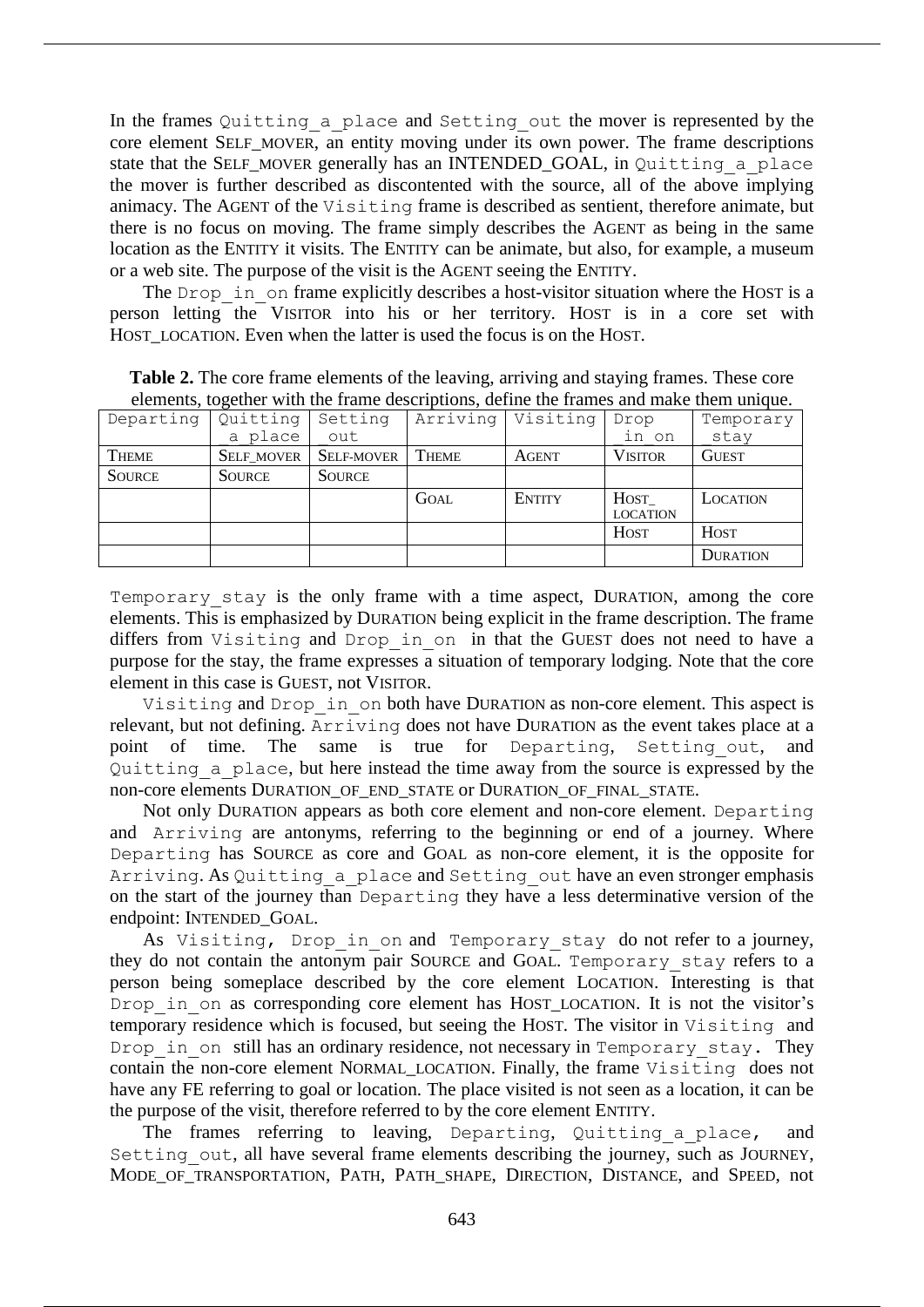surprising as leaving something is the start of a journey. There are two other frames which have one and two of these journey related FEs respectively: Drop\_in\_on and Arriving. Both of these require a previous journey. The journey is not unrelated, although not as important as in the previously described frames. The two remaining frames Visiting and Temporary stay are detached from the travelling, and thus do not contain FEs referring to the journey.

There are five non-core elements which occur in all seven frames: PLACE, TIME, PURPOSE, MANNER, and MEANS. These are common and occur in any semantically adequate verb frame throughout FrameNet, usually as non-core elements (Ruppenhofer et al., 2010).

| Departing                          | Quitting<br>a place                | Setting<br>out                     | Arriving                          | Visiting                   | Drop in on                       | Temporary<br>stay           |
|------------------------------------|------------------------------------|------------------------------------|-----------------------------------|----------------------------|----------------------------------|-----------------------------|
|                                    |                                    |                                    | <b>SOURCE</b>                     | NORMAL_<br><b>LOCATION</b> | <b>NORMAL</b><br><b>LOCATION</b> |                             |
| <b>GOAL</b>                        | INTENDED_GOAL                      | INTENDED_GOAL                      |                                   |                            |                                  |                             |
|                                    |                                    |                                    | GOAL<br><b>CONDITIONS</b>         |                            |                                  |                             |
| <b>PLACE</b>                       | <b>PLACE</b>                       | <b>PLACE</b>                       | <b>PLACE</b>                      | <b>PLACE</b>               | <b>PLACE</b>                     | <b>PLACE</b>                |
| <b>COTHEME</b>                     | CO-PARTICIPANT                     | <b>COTHEME</b>                     | <b>COTHEME</b>                    |                            |                                  | CO-GUEST                    |
| <b>TIME</b>                        | <b>TIME</b>                        | <b>TIME</b>                        | <b>TIME</b>                       | <b>TIME</b>                | <b>TIME</b>                      | <b>TIME</b>                 |
| DURATION_OF_<br><b>END STATE</b>   | DURATION_OF_<br><b>FINAL STATE</b> | DURATION_OF_<br><b>FINAL STATE</b> |                                   | <b>DURATION</b>            | <b>DURATION</b>                  |                             |
| <b>FREQUENCY</b>                   | <b>FREQUENCY</b>                   | <b>FREQUENCY</b>                   | <b>FREQUENCY</b>                  | <b>FREQUENCY</b>           | <b>FREQUENCY</b>                 | <b>FREQUENCY</b>            |
| <b>ITERATION</b>                   |                                    |                                    | PERIOD_OF_<br><b>ITERATIONS</b>   | <b>ITERATIONS</b>          |                                  | <b>ITERATIONS</b>           |
| <b>DEPICTIVE</b>                   | <b>DEPICTIVE</b>                   | <b>DEPICTIVE</b>                   | <b>DEPICTIVE</b>                  |                            |                                  | <b>DESCRIPTOR</b>           |
| <b>EVENT</b><br><b>DESCRIPTION</b> |                                    |                                    | EVENT_<br><b>DESCRIPTION</b>      |                            |                                  |                             |
| <b>JOURNEY</b>                     |                                    |                                    |                                   |                            |                                  |                             |
|                                    | <b>CONSECUTIVE</b>                 | <b>CONSECUTIVE</b>                 |                                   |                            |                                  |                             |
| <b>PURPOSE</b>                     | <b>PURPOSE</b>                     | <b>PURPOSE</b>                     | <b>PURPOSE</b>                    | <b>PURPOSE</b>             | <b>PURPOSE</b>                   | <b>PURPOSE</b>              |
| <b>REASON</b>                      |                                    |                                    |                                   |                            |                                  |                             |
| <b>EXPLANATION</b>                 | <b>EXPLANATION</b>                 | <b>EXPLANATION</b>                 |                                   |                            | <b>EXPLANATION</b>               | <b>EXPLANATION</b>          |
|                                    | <b>RESULT</b>                      | <b>RESULT</b>                      |                                   |                            |                                  |                             |
| <b>CIRCUMSTANCES</b>               | <b>CIRCUMSTANCES</b>               | <b>CIRCUMSTANCES</b>               | <b>CIRCUMSTANCES</b>              |                            |                                  |                             |
| CONTAINING_<br><b>EVENT</b>        | CONTAINING<br><b>EVENT</b>         | CONTAINING<br><b>EVENT</b>         |                                   | DEPENDENT_<br><b>STATE</b> | CONTAINING<br><b>EVENT</b>       | CONTAINING_<br><b>EVENT</b> |
|                                    | COORDINATED_<br><b>EVENT</b>       | COORDINATED_<br><b>EVENT</b>       |                                   |                            |                                  |                             |
|                                    |                                    |                                    | <b>DEGREE</b>                     |                            |                                  |                             |
| <b>MANNER</b>                      | <b>MANNER</b>                      | <b>MANNER</b>                      | <b>MANNER</b>                     | <b>MANNER</b>              | <b>MANNER</b>                    | <b>MANNER</b>               |
| <b>MEANS</b>                       | <b>MEANS</b>                       | <b>MEANS</b>                       | <b>MEANS</b>                      | <b>MEANS</b>               | <b>MEANS</b>                     | <b>MEANS</b>                |
| MODE_OF_<br><b>TRANSPORTATION</b>  | VEHICLE                            | VEHICLE                            | MODE_OF_<br><b>TRANSPORTATION</b> |                            | MODE OF<br><b>TRANSPORTATION</b> |                             |
| <b>PATH</b>                        | PATH                               | PATH                               | PATH                              |                            |                                  |                             |
|                                    | <b>DIRECTION</b>                   | <b>DIRECTION</b>                   |                                   |                            |                                  |                             |
|                                    | PATH_SHAPE                         | PATH_SHAPE                         |                                   |                            |                                  |                             |
| <b>DISTANCE</b>                    | <b>DISTANCE</b>                    | <b>DISTANCE</b>                    |                                   |                            |                                  |                             |

**Table 3.** The non-core frame elements, which modify, rather than define the frame.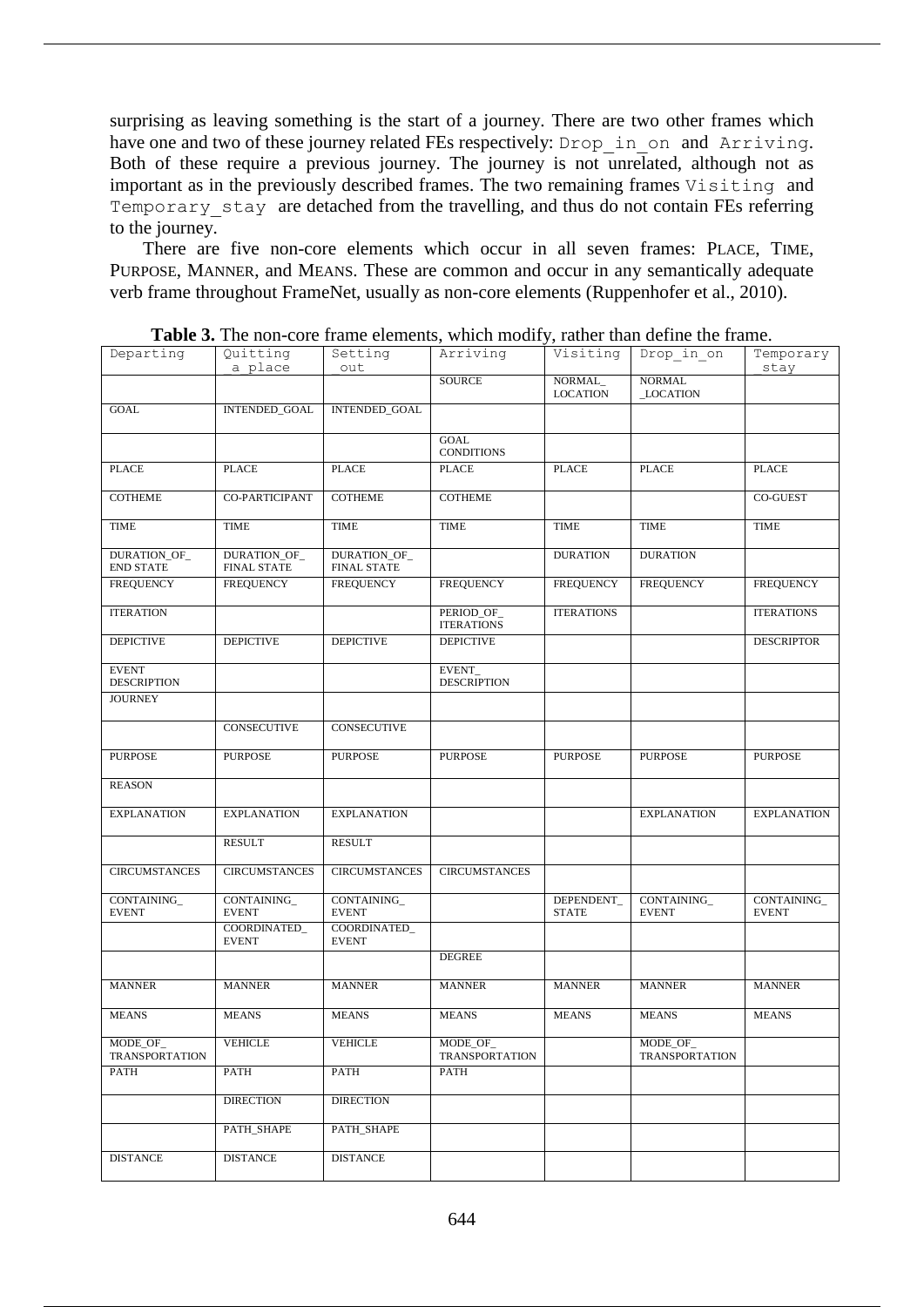| <b>SPEED</b> | <b>SPEED</b>         | <b>SPEED</b>         |             |  |  |
|--------------|----------------------|----------------------|-------------|--|--|
|              | <b>RECIPROCATION</b> | <b>RECIPROCATION</b> |             |  |  |
| RE ENCODING  | RE ENCODING          | RE ENCODING          | RE ENCODING |  |  |

#### 8. The annotated sentences

In addition to listing the frame elements and the lexical units, the frames contain annotated sentences using the lexical units. The annotated sentences show contexts where the frame is evoked, they illustrate which sense of polysemous words evokes the frame, and also demonstrate possible syntax. Also illustrated in the annotated sentences are the frame elements, what part of speech or sentence constituent they may be and which prepositions they may contain. In the language learning situation these sentences provide sentence patterns to learn from. A set of annotated sentences from the Swedish Departing frame is shown in figure 1.

[TI På onsdag] [LU åker] [T hela familjen] [PU på semester] [G till New York].

[T Nästa buss] [LU gick] [TI klockan tio över åtta följande morgon].

[TI Ganska snart] börjar [T folk] [LU droppa av] och prassla med tältöppningar och tandborstar.

Har [T de] [LU gett sig iväg] [MA frivilligt] eller utsatts för brott?

[T Jag] kan inte bara [LU dra] [G hem] och [PU lägga mig], hur gärna jag än skulle vilja.

[T Han] har [LU lämnat] [S landet] och [PU försöker slå sig fram i Hollywood].

Bäst att passa på, ser ut som att [T Emma] [LU försvinner] [G till England] [TI i höst] [RN för kärleken].

Polisen väcker honom, och [T han] [LU avlägsnar sig] [MA skyndsamt].

## **Figure 1.** Selected annotated sentences of the Swedish Departing frame. The frame elements present in these sentences are: TI TIME, T THEME, PU PURPOSE, G GOAL, MA MANNER, S SOURCE, and RN REASON.

#### 9. Course syllabi and learning material

A straight forward use of FrameNet as a resource is for constructing language course syllabi and learning materials. It would aid in quickly finding appropriate situations for texts and exercises. It could support the teacher in deciding the order in which to bring up different aspects of the language, in deciding which parts of speech or grammatical categories to discuss in which situation. In contrast to classical teaching, where grammar was in focus, the communicative teaching based on semantic frames could have a more natural flow. The grammar discussed in different book chapters or different parts of a course would be decided from the situations rather than the texts being chosen to suit the grammar.

A natural flow in the teaching material could start out with the frames describing situations of leaving. This could be a starting point for learning to express a point in time, iterations, means of transportation or direction, distance and speed. All these concepts have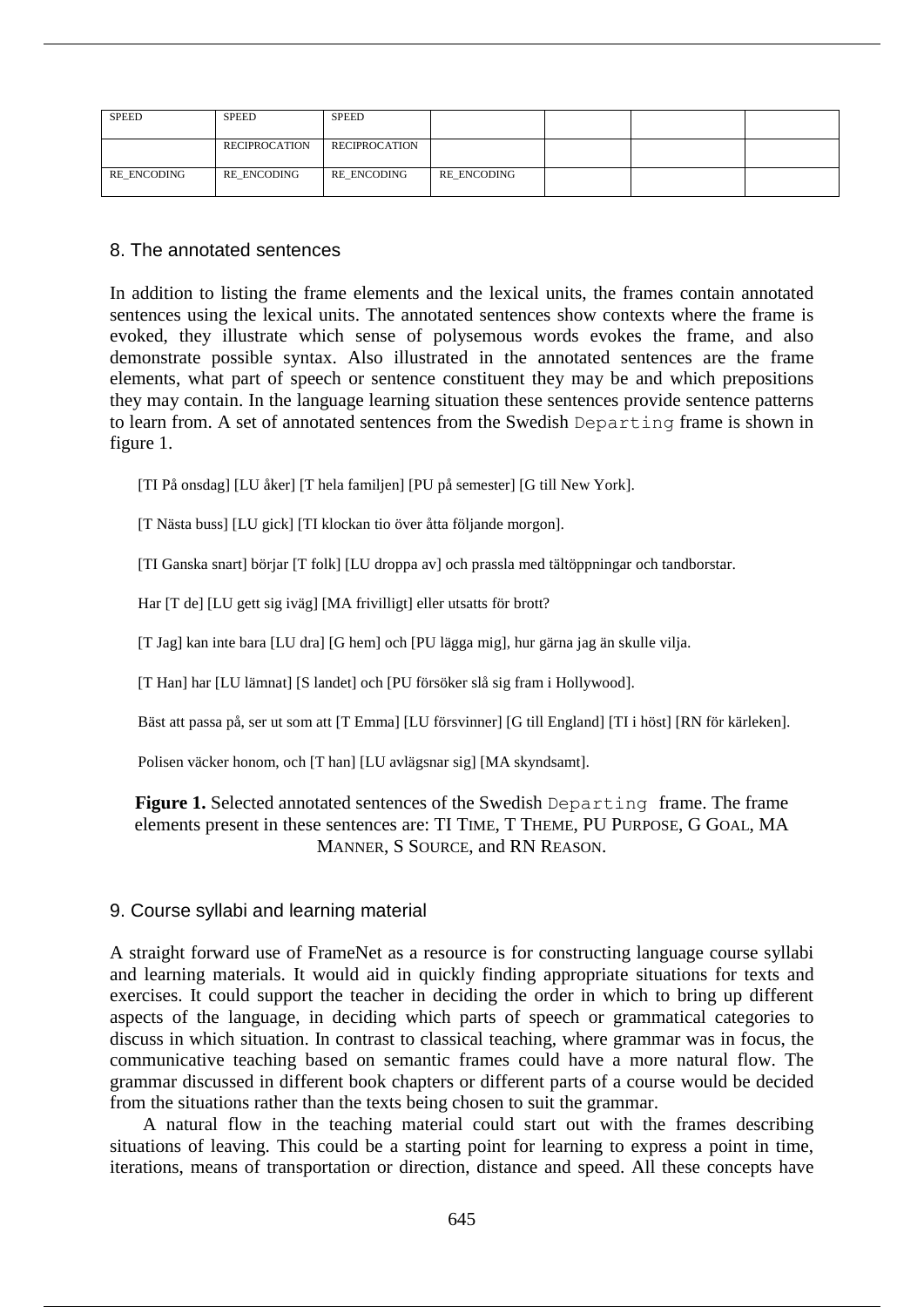relevant frames of their own. When the situations discussed in class move on to frames relevant to aspects of visiting, the issues treated can, in a natural way, move to, for example, expressing duration or purpose.

## 10. The student point of view

FrameNet could be useful from the student perspective as well. A language learner is often in a situation where he or she needs to practice formulating speech or text. If the student wants to prepare for talking about a visit to a friend, he or she could look up the Visiting or Temporary stay frames to see what belongs in such an utterance, for example location, time, duration or purpose of the stay. The annotated sentences would give the student patterns of expression. In the future, when FrameNets are more complete, a student who has access to FrameNet in his or her first language as well as in the language to be learned could gather the sets of frames relevant for a certain situation and study how the categorization of the frames differs between the languages.

For future students studying Chinese and having access to a complete FrameNet adapted to Chinese two of the frames collected for this situation would be: *lái* 'moving in the direction towards the location of the speaker' and *qù* 'moving toward a location other than that of the speaker'. By studying these frames, and other relevant frames, students could avoid what is now a common mistake. Intending to say 'What time do we depart?' in the sense 'When does the train leave the platform?' they often say *What time is the train on its way away from us?*. A pair of sentences which in English both would be 'Don't go!' would in Chinese evoke different frames depending on if the speaker meant '*Don't go there! It is too dangerous*.' or '*Don't leave me! I will miss you!*'. These differences could also be discovered by studying and comparing frames.

#### 11. Conclusions

We believe that once the FrameNets of different languages reach a sufficient level of completeness they will be a useful resource for communicative language teaching and learning. However, for the FrameNets to be truly useful it is essential that the non-English ones on the one hand use the original English FrameNet as basis for construction, enabling linking between corresponding frames, demonstrating the similarities between the languages, and differences concerning syntax and lexical units. On the other hand it is imperative that the non-English FrameNets truly adjust to the language in question, as these adjustments would demonstrate the differences between the languages. Such an adjustment could be the creation of the *lái* and *qù* frames in Chinese.

#### **Note**

<sup>&</sup>lt;sup>1</sup> The authors would like to thank the Centre for Language Technology at the University of Gothenburg and the Swedish Research Council for providing funding and supporting an excellent research environment.